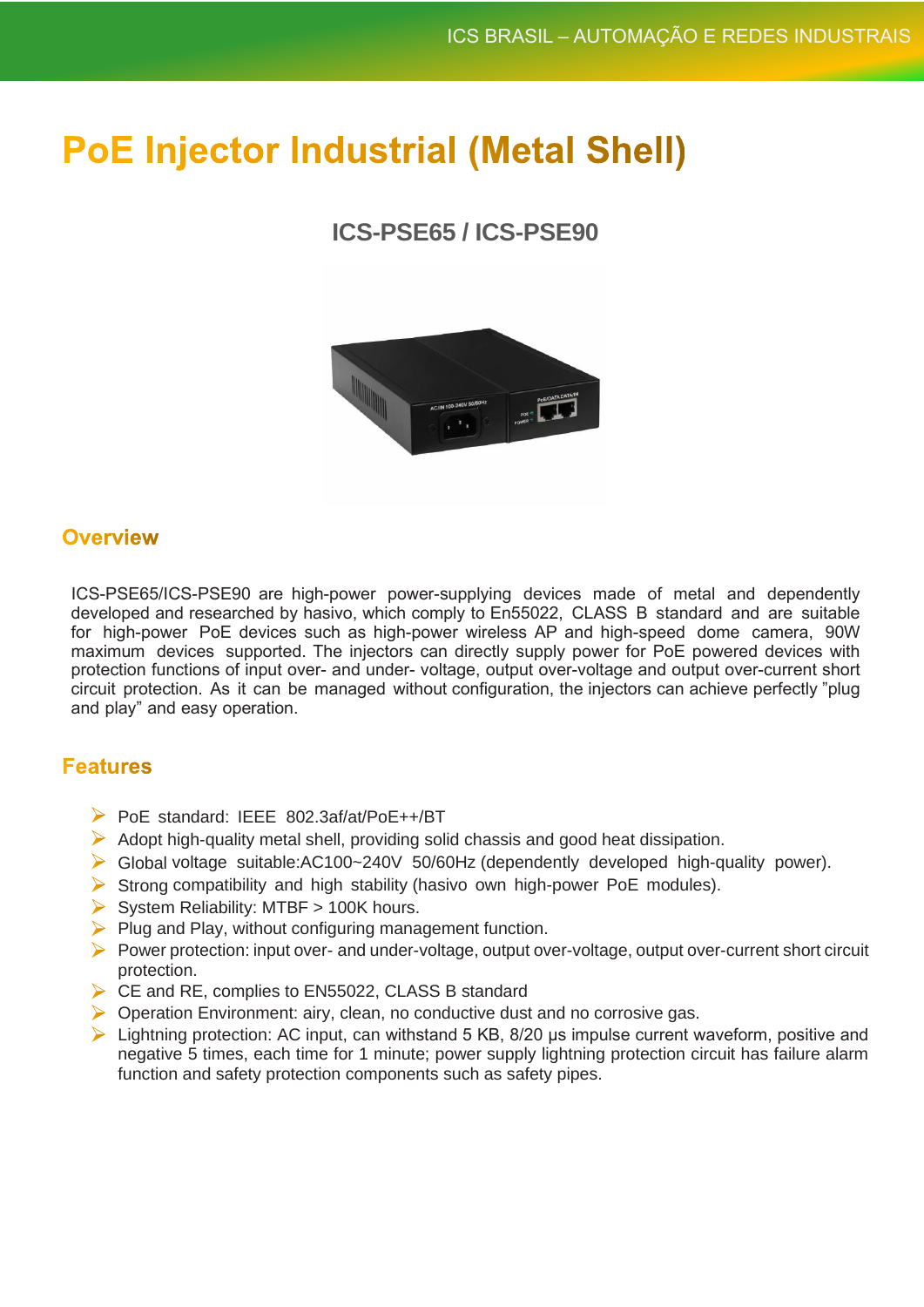# **Product Display**

## **ICS-PSE65/ICS-PSE90, 2\*10/100/1000M PoE port**





## **Indicator**

| Mark         | <b>Status</b> | Description                                          |
|--------------|---------------|------------------------------------------------------|
| POE          | Always ON     | Powered devices connected and power supplying normal |
|              | Always OFF    | Powered devices unconnected or no power supplied     |
| <b>POWER</b> | Always ON     | Injector power on                                    |
|              | Always OFF    | Injector unconnected or power off                    |

## **Application**

### **Method 1:**

PoE injector transmit data and supply power for powered PoE devices such as PoE camera, PoE AP and VOIP through one cable.